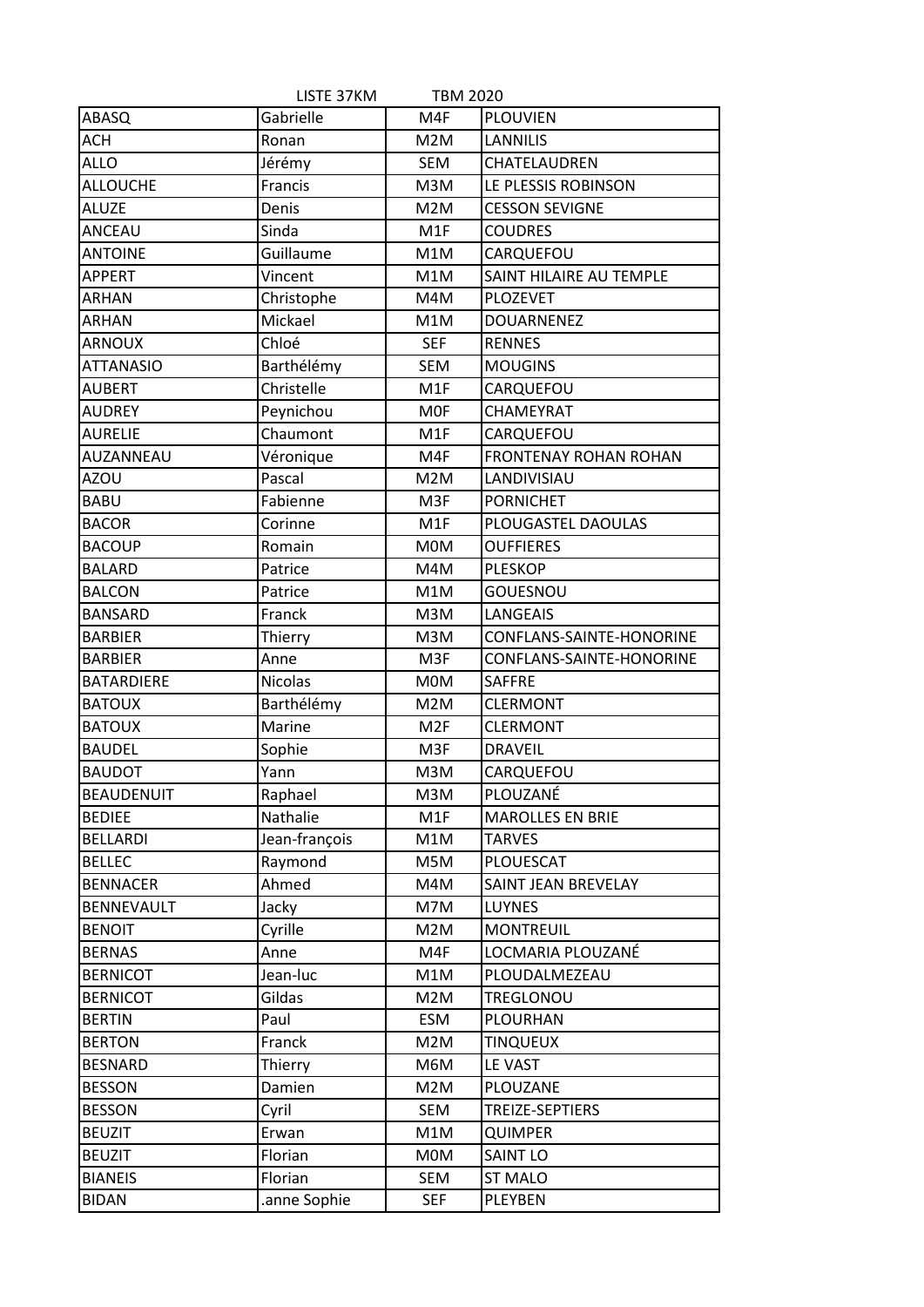| <b>BIGOT</b>            | Sandra            | M <sub>2F</sub>  | SAINT CYR SUR LOIRE         |
|-------------------------|-------------------|------------------|-----------------------------|
| <b>BINIO</b>            | Julien            | <b>SEM</b>       | <b>PARIS</b>                |
| <b>BIONDO</b>           | Xavier            | M2M              | PLOUGONVEN                  |
| <b>BITARELLE</b>        | Marie-laure       | <b>SEF</b>       | <b>STE FORTUNADE</b>        |
| <b>BLERVAQUE</b>        | Tiphanie          | <b>SEF</b>       | <b>SAINT CYR SUR LOIRE</b>  |
| <b>BLONDEL</b>          | Virginie          | M <sub>2F</sub>  | LE CELLIER                  |
| <b>BODROS</b>           | Isabelle          | M3F              | <b>BREST</b>                |
| <b>BOGGINI</b>          | Hubert            | M5M              | <b>ISIGNY SUR MER</b>       |
| <b>BONHOURE</b>         | Celine            | M <sub>2F</sub>  | <b>LUYNES</b>               |
| <b>BONNAFOUX</b>        | Luc               | M2M              | PLOUZANE                    |
| <b>BONNAUDET</b>        | Jean-noël         | M5M              | <b>CHANVERRIE</b>           |
| <b>BONNEAU</b>          | Michel            | M4M              | <b>QUINCAY</b>              |
| <b>BONOT</b>            | Anne              | M3F              | <b>GRUFFY</b>               |
| <b>BONOT</b>            | Philippe          | M3M              | <b>GRUFFY</b>               |
| <b>BONVOISIN</b>        | Freddy            | <b>MOM</b>       | PLABENNEC                   |
| <b>BORGHERO</b>         | Laurent           | M2M              | LA FOREST LANDERNEAU        |
| <b>BOSSARD</b>          | Jean-baptiste     | <b>MOM</b>       | <b>ST THONAN</b>            |
| <b>BOSSEBOEUF</b>       | Lucas             | <b>SEM</b>       | PLOUZANE                    |
| <b>BOSSEBOEUF</b>       | Pascal            | M3M              | <b>QUINCAY</b>              |
| <b>BOUDEHEN</b>         | Laurent           | <b>SEM</b>       | <b>GOUESNOU</b>             |
| <b>BOUGUEN</b>          | Pascal            | M1M              | PLOUGASTEL DAOULAS          |
| <b>BOULAIS</b>          | Aude              | <b>MOM</b>       | LOCMARIA-PLOUZANE           |
| <b>BOULAIS</b>          | Nicholas          | M1M              | LOCMARIA PLOUZANE           |
| <b>BOURDON</b>          | Eric              | M2M              | <b>DOUARNENEZ</b>           |
| <b>BOURGOINT</b>        | Sophie            | M <sub>2F</sub>  | <b>BUHL</b>                 |
|                         |                   |                  |                             |
| <b>BOURILLON</b>        | Clément           | <b>SEM</b>       | <b>IZE</b>                  |
| <b>BOURMAUD</b>         | Ludovic           | M1M              | LAMPAUL GUIMILIAU           |
| <b>BOUTET</b>           | Thierry           | M4M              | <b>MARCON</b>               |
| <b>BOUVET</b>           | Yoann             | <b>SEM</b>       | <b>CRAON</b>                |
| <b>BOUVIER</b>          | Thierry           | M4M              | <b>PORNICHET</b>            |
| <b>BOUVIER</b>          | Hippolyte         | <b>SEM</b>       | <b>BOULOGNE BILLANCOURT</b> |
| <b>BOUZAC</b>           | Etienne           | M1M              | <b>SAINT ANDRE</b>          |
| <b>BRAUD</b>            | Nicolas           | <b>SEM</b>       | <b>PARIS</b>                |
| <b>BRENON</b>           | Cyrielle          | <b>MOF</b>       | <b>VICHY</b>                |
| <b>BRESSON</b>          | Emmanuel          | M3M              | <b>LONDON</b>               |
| <b>BRETON</b>           | Pascal            | M3M              | LA CHAPELLE DU BOIS         |
| <b>BRILLOUET</b>        | Pascal            | M3M              | CARQUEFOU                   |
| <b>BRISSIET</b>         | Amélie            | <b>MOF</b>       | <b>ILE D'OLONNE</b>         |
| <b>BRONSARD</b>         | Yann-gaël         | <b>SEM</b>       | <b>BREST</b>                |
| <b>BRUN LE GOFF</b>     | Stéphanie         | M <sub>2F</sub>  | <b>NANTES</b>               |
| <b>BUARD</b>            | Alexandra         | M <sub>2F</sub>  | <b>FECAMP</b>               |
| <b>BUCAILLE</b>         | Isabelle          | M <sub>2F</sub>  | <b>MONTSOULT</b>            |
| <b>BUCAILLE</b>         | Laurent           | M4M              | <b>MONTSOULT</b>            |
| <b>BUCHOUX</b>          | Ulrich            | M2M              | <b>NANTES</b>               |
| <b>CABANIS</b>          | Matthieu          | <b>MOM</b>       | PLOUGASTEL DAOULAS          |
| CADIEU                  | Romain            | SEM              | <b>BREST</b>                |
| CADIOU                  | Laurence          | M <sub>1</sub> F | <b>ST URBAIN</b>            |
| CADIOU CASTEL           | Stéphanie         | M <sub>2F</sub>  | PLOUDANIEL                  |
| <b>CAER</b><br>CAILLEAU | Thierry<br>Julien | M2M<br>M1M       | PLOUENAN<br>PLOUGONVELIN    |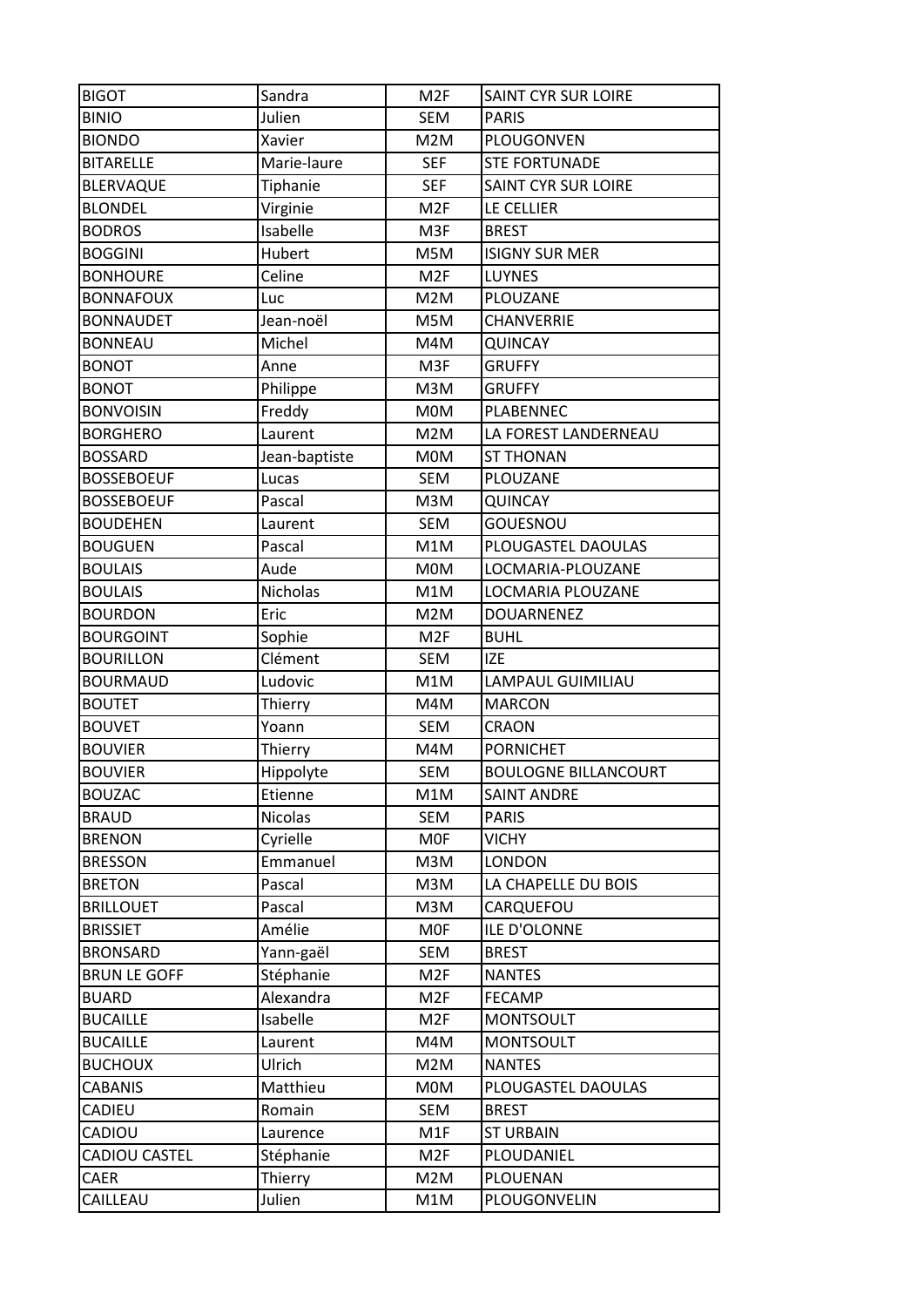| CAILLOT          | Maxime          | <b>MOM</b>      | <b>BOISGERVILLY</b>             |
|------------------|-----------------|-----------------|---------------------------------|
| <b>CALME</b>     | Pascale         | M3F             | <b>BULLION</b>                  |
| CALVEZ           | Ronan           | M1M             | <b>ST RENAN</b>                 |
| CAMBUZAT         | Marie-laure     | M <sub>2F</sub> | <b>CHERBOURG EN COTENTIN</b>    |
| <b>CAPELLI</b>   | Florence        | M <sub>2F</sub> | <b>CHALON SUR SAONE</b>         |
| CARIOU           | Jean            | M4M             | <b>ST RENAN</b>                 |
| CARIOU           | Alexandre       | <b>SEM</b>      | SAINT-RENAN                     |
| CARLHANT-PLOUVIN | Marine          | M1F             | <b>SAINT DIVY</b>               |
| CARRIOU          | Olivier         | M3M             | ST MARTIN DE SALLEN             |
| CASANA           | Marc            | M3M             | LES ULIS                        |
| CAVAUD           | Dominique       | M4F             | <b>CONFLANS SAINTE HONORINE</b> |
| CAVAUD           | Gilbert         | M5M             | <b>CONFLANS SAINTE HONORINE</b> |
| <b>CECILE</b>    | Gautier         | M3F             | CARQUEFOU                       |
| CHAIGNEAU        | Valerie         | M <sub>2F</sub> | <b>NANTES</b>                   |
| CHAPIN           | <b>Nathalie</b> | <b>MOF</b>      | <b>TRESSE</b>                   |
| CHARPENTIER      | Erwan           | M0M             | PLUMELIN                        |
| CHAUVEAU         | Elise           | <b>MOF</b>      | <b>ILLIERS COMBRAY</b>          |
| <b>CHAUVIN</b>   | Mathieu         | <b>MOM</b>      | <b>GOUESNOU</b>                 |
| <b>CHAVAUX</b>   | Dominique       | M3M             | PLENEUF VAL ANDRE               |
| CHENARD          | Anthony         | M2M             | ST BREVIN LES PINS              |
| CHESTALAIN       | Arnaud          | SEM             | PLEUMEUR BODOU                  |
| CHEVALIER        | Eric            | M3M             | <b>GUIMILIAU</b>                |
| <b>CHEVER</b>    | Christelle      | M <sub>2F</sub> | LANDEDA                         |
| CHOQUEUSE        | Vincent         | <b>MOM</b>      | LOCMARIA PLOUZANE               |
| <b>CHRISTINE</b> | Landure Merle   | M4F             | <b>GUIPRONVEL</b>               |
| <b>CIESLA</b>    | Xavier          | M3M             | PECQUENCOURT                    |
| <b>CLEMENT</b>   | Thomas          | <b>SEM</b>      | <b>PARIS</b>                    |
| <b>CLOAREC</b>   | Mathieu         | <b>SEM</b>      | L'HUISSERIE                     |
| CLOTEAU          | Thomas          | M2M             | LA CHAPELLE DU BOIS             |
| COFFINEAU        | Karl            | M3M             | <b>QUINCAY</b>                  |
| <b>COLAS</b>     | Jeremy          | M1M             | PLANGUENOUAL                    |
| <b>COLIN</b>     | Laurent         | M1M             | <b>ST THONAN</b>                |
| COLLARD          | Aline           | M3F             | <b>CONFLANS</b>                 |
| COLOMBO          | Jader           | <b>MOM</b>      | <b>ZURICH</b>                   |
| CONNAN           | Gerald          | M2M             | <b>PORDIC</b>                   |
| CONNAN           | Olivier         | M3M             | <b>CHERBOURG EN COTENTIN</b>    |
| <b>CONSEIL</b>   | Bernard         | M5M             | PLOUGUERNEAU                    |
| <b>CONSEIL</b>   | <b>Nicolas</b>  | SEM             | ST THEGONNEC                    |
| <b>CORDELLE</b>  | Julien          | SEM             | <b>MONTREUIL</b>                |
| CORDIER          | Christophe      | M2M             | ST MALO DE GUERSAC              |
| <b>CORRE</b>     | Philippe        | M3M             | <b>MILIZAC</b>                  |
| <b>CORRE</b>     | Melanie         | <b>MOF</b>      | PLOUZANE                        |
| <b>CORVEC</b>    | Sylvie          | M <sub>2F</sub> | QUEVEN                          |
| COULANT          | Léo             | <b>SEM</b>      | <b>PARIS</b>                    |
| COUPE            | Thibaud         | ESM             | <b>CHEVAIGNE</b>                |
| <b>COURDIER</b>  | Christophe      | M2M             | ST MALO DE GUERSAC              |
| <b>COZETTE</b>   | Maryline        | M3F             | COURDEMANGES                    |
| CRESPEL          | Freddy          | M0M             | MONTAUBAN DE BRETAGNE           |
| <b>CRIBIER</b>   | Gilles          | M2M             | PLOUGOULM                       |
| <b>CROIZIER</b>  | Isabelle        | M3F             | <b>RENNES</b>                   |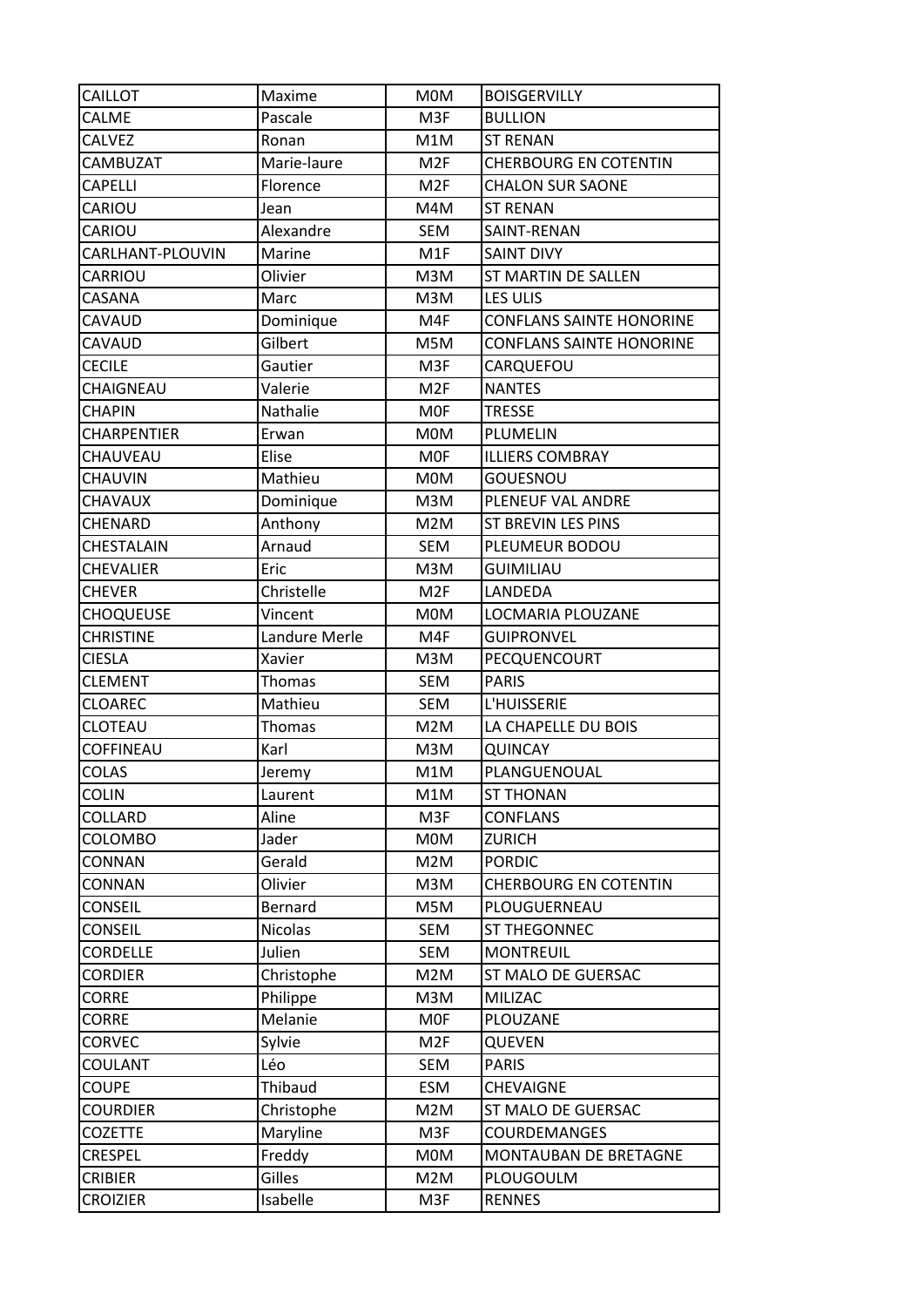| <b>CROSNIER</b>     | Kévin           | <b>SEM</b>      | <b>ST BERTHEVIN</b>         |
|---------------------|-----------------|-----------------|-----------------------------|
| <b>CRUCHON</b>      | Sophie          | M <sub>2F</sub> | SAINT LÉONARD               |
| <b>CUVILLON</b>     | Emilie.         | M1F             | <b>NOYAL SUR VILAINE</b>    |
| DA COSTA            | Cyril           | <b>SEM</b>      | <b>VERRIERES LE BUISSON</b> |
| DA COSTA CRUZ       | Jorge           | M3M             | <b>ST RENAN</b>             |
| <b>DAGNET</b>       | David           | M3M             | LOCMARIA PLOUZANE           |
| <b>DAILLOUX</b>     | Julien          | SEM             | <b>TOULOUSE</b>             |
| <b>DALIGAULT</b>    | Dominique       | M4M             | <b>GORRON</b>               |
| <b>DANIEL</b>       | Gilles          | M4M             | <b>COAT MEAL</b>            |
| <b>DANO</b>         | <b>Nicolas</b>  | M2M             | SAINT VALLIER DE THIEY      |
| <b>DARKRIM</b>      | Larbi           | M6M             | <b>MORSANG SUR ORGE</b>     |
| <b>DARLU</b>        | Juliette        | <b>SEF</b>      | PARIS <sub>11</sub>         |
| <b>DAVID</b>        | Ronan           | <b>SEM</b>      | <b>BREST</b>                |
| <b>DAVID</b>        | Mickaël         | <b>SEM</b>      | PLABENNEC                   |
| DE LA METTRIE       | Aude            | <b>SEF</b>      | PLUDUNO                     |
| DE RUGY             | Emmanuel        | M2M             | MEILLAC                     |
| DE SOUSA CARVALHO   | Alexis          | <b>SEM</b>      | <b>PARIS</b>                |
| <b>DEBRUXELLES</b>  | Alain           | M6M             | <b>WABEN</b>                |
| <b>DECATOIRE</b>    | Mickaël         | <b>MOM</b>      | PLOUZANE                    |
| <b>DEHENRY</b>      | Myriam          | M4F             | <b>MIREVAL</b>              |
| <b>DELABROYE</b>    | Yann            | M3M             | <b>BOULOGNE SUR MER</b>     |
| <b>DELAPORTE</b>    | Sandra          | M1F             | CARQUEFOU                   |
| DELAUNAY            | Sylvain         | M2M             | CAHAGNOLLES                 |
| DELAVAULT           | Bérengère       | <b>SEF</b>      | <b>CHAURAY</b>              |
| <b>DELBE</b>        | Caroline        | <b>MOF</b>      | <b>LESQUIN</b>              |
| DEMARD              | Romain          | <b>SEM</b>      | <b>TAVERNY</b>              |
| <b>DEMOULIN</b>     | Thibault        | M0M             | <b>ZURICH</b>               |
| <b>DEMOY</b>        | Nathalie        | M1F             | LE FOEIL                    |
| <b>DENIEL</b>       | Franck          | M3M             | PLOUGASTEL DAOULAS          |
| <b>DENIER</b>       | Veronique       | M <sub>2F</sub> | <b>BUC</b>                  |
| <b>DENIS-BOSIO</b>  | Romain          | <b>SEM</b>      | <b>BREST</b>                |
| <b>DEPLANNE</b>     | Jacques         | M4M             | ST PAUL EN PAREDS           |
| <b>DERVILLE</b>     | Benedicte       | M <sub>2F</sub> | <b>LANGROLAY SUR RANCE</b>  |
| <b>DESBOIS</b>      | Thierry         | M3M             | <b>RENNES</b>               |
| <b>DESLANDES</b>    | Benjamin        | M1M             | <b>FORMENTIN</b>            |
| DESMARQUET          | Marie Christine | M3F             | <b>GAGNY</b>                |
| <b>DESPRES</b>      | Stéphane        | M3M             | <b>CRAON</b>                |
| <b>DESTHIEUX</b>    | Pierre-hugo     | <b>SEM</b>      | <b>PARIS</b>                |
| <b>DETALLE</b>      | Sylvain         | M3M             | <b>CHEVREUSE</b>            |
| <b>DETALLE</b>      | Christelle      | M3F             | <b>CHEVREUSE</b>            |
| <b>DIALLO</b>       | David           | SEM             | <b>MAGNY EN VEXIN</b>       |
| <b>DIZY</b>         | Audrey          | M1F             | PLEINE FOUGÈRES             |
| <b>DOLHANT</b>      | Catherine       | M4F             | <b>GAGNY</b>                |
| DOMINIQUE FARANGE   | Dominique       | <b>MOF</b>      | <b>GUIPAVAS</b>             |
| <b>DONOU</b>        | Gilles          | M4M             | <b>LESNEVEN</b>             |
| <b>DORE</b>         | <b>Nicolas</b>  | <b>MOM</b>      | <b>BREST</b>                |
| <b>DORILAS</b>      | Marcel          | M3M             | CARQUEFOU                   |
| <b>DOUCET</b>       | Pierre          | M1M             | <b>RENNES</b>               |
| <b>DRUGMANNE</b>    | Guillaume       | SEM             | <b>BREST</b>                |
| <b>DUBOSPERTHUS</b> | Elisabeth       | M5F             | NOISY LE GRAND              |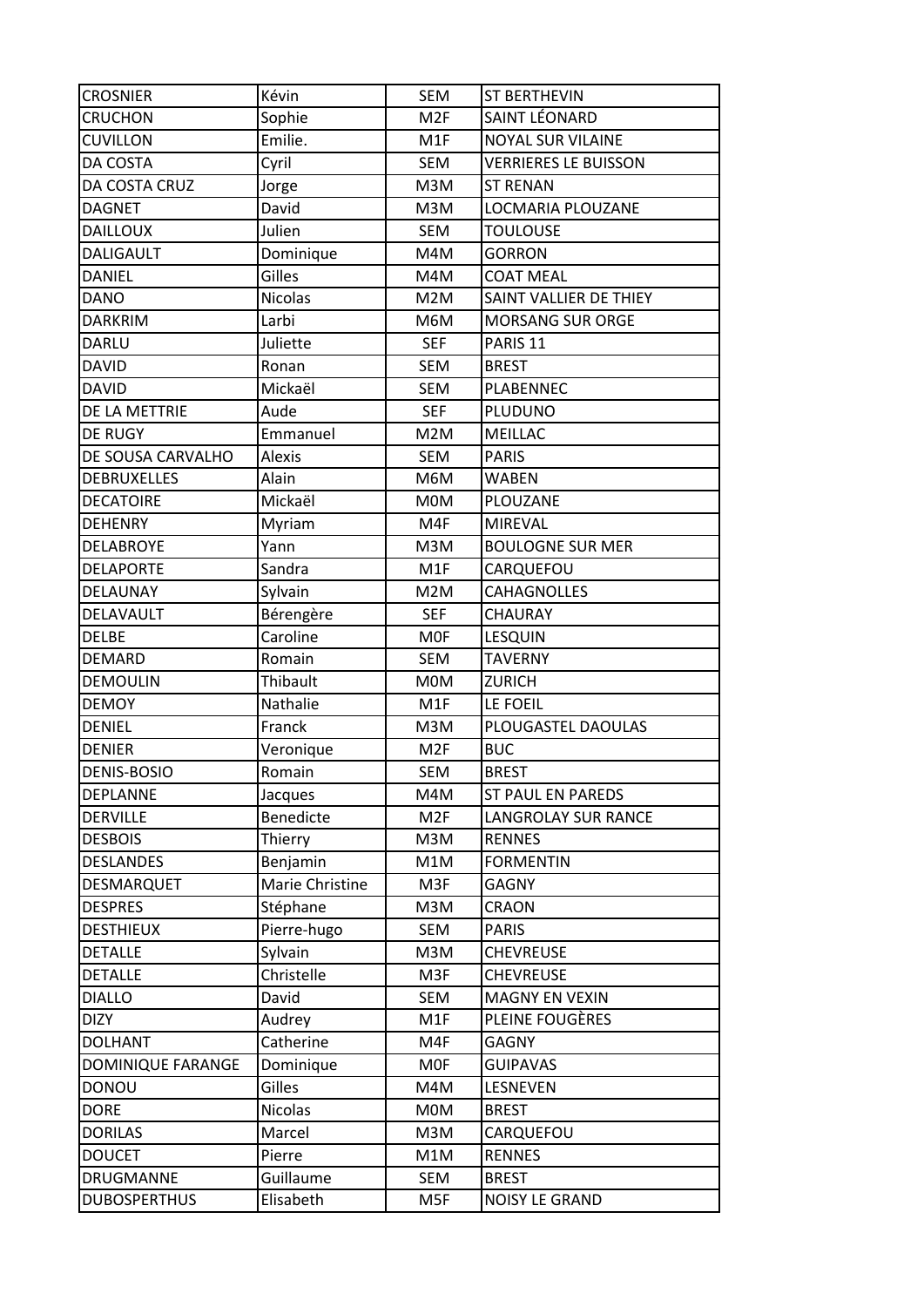| <b>DUCLOS</b>     | Valérie         | M <sub>2F</sub> | PARIS 13EME ARRONDISSEMENT |
|-------------------|-----------------|-----------------|----------------------------|
| <b>DUFAU</b>      | Julie           | <b>SEF</b>      | LE RELEQU-KERHUON          |
| <b>DUFFIET</b>    | Grégory         | <b>MOM</b>      | PLOUARZEL                  |
| <b>DUPAS</b>      | Patrick         | M4M             | SAINT BRÉVIN LES PINS      |
| <b>DUPUET</b>     | Thierry         | M4M             | <b>SUCÉ SUR ERDRE</b>      |
| <b>DUPUET</b>     | Nathalie        | M3F             | <b>SUCÉ SUR ERDRE</b>      |
| <b>DURAND</b>     | Karine          | M1F             | ST MALO DE GUERSAC         |
| <b>DURAND</b>     | Jacques         | M2M             | SAINT ANDRÉ                |
| <b>DURAND</b>     | Sylvain         | M2M             | SAINT ANDRÉ                |
| DURAND-DROUHIN    | Olivier         | M2M             | <b>AMIENS</b>              |
| <b>DUSSART</b>    | Morgane         | <b>SEF</b>      | TREBABU                    |
| <b>DUVAL</b>      | Anaïs           | <b>SEF</b>      | <b>LILLE</b>               |
| <b>EMEL</b>       | Lucas           | <b>SEM</b>      | <b>ROSULT</b>              |
| <b>EQUEY</b>      | Olivier         | M2M             | <b>EAUBONNE</b>            |
| <b>EQUILBEC</b>   | Katia           | M3F             | CAEN                       |
| <b>EVEN</b>       | Renaud          | M2M             | <b>BRUGES</b>              |
| <b>EYROLLE</b>    | Benjamin        | <b>SEM</b>      | CHAMEYRAT                  |
| <b>FANNY</b>      | Richardeau      | <b>MOF</b>      | LE PELLERIN                |
| <b>FAURE</b>      | Jean-christophe | M3M             | LE BOURGET                 |
| <b>FAVE</b>       | Christophe      | M1M             | LAMPAUL PLOUARZEL          |
| <b>FERMENTEL</b>  | Renaud          | M1M             | <b>PLOUVIEN</b>            |
| <b>FILLASTRE</b>  | Laurent         | M3M             | <b>AMPONVILLE</b>          |
| <b>FISTAHL</b>    | Julien          | M2M             | <b>ST CARREUC</b>          |
| <b>FLAMENT</b>    | Louis           | <b>ESM</b>      | TREGOMEUR                  |
| <b>FLOCH</b>      | Marilyne        | <b>MOF</b>      | <b>GUIPAVAS</b>            |
| <b>FLOCHLAY</b>   | Delphine        | M1F             | <b>DOUARNENEZ</b>          |
| <b>FOLL</b>       | Emmanuel        | M3M             | <b>GOURNAY SUR MARNE</b>   |
| <b>FOLL</b>       | Veronique       | M3F             | <b>GOURNAY SUR MARNE</b>   |
| <b>FOLLO</b>      | Anthony         | M2M             | QUEVEN                     |
| <b>FONCK</b>      | Joris           | <b>SEM</b>      | SAINT ANDRÉ                |
| <b>FONCK</b>      | Laurent         | M2M             | SAINT ANDRÉ                |
| <b>FONTANIE</b>   | Didier          | M3M             | <b>VILLENEUVE SUR LOT</b>  |
| <b>FOURE</b>      | Alain           | M5M             | <b>PLANCOET</b>            |
| <b>FOURMOND</b>   | Remi            | M3M             | <b>BREST</b>               |
| <b>FOURMONT</b>   | Gaylord         | M0M             | MILIZAC                    |
| <b>FOURN</b>      | Fabrice         | M2M             | <b>LANNILIS</b>            |
| <b>FOURNIER</b>   | François        | SEM             | SALOMÉ                     |
| <b>FRANCHOMME</b> | Pascal          | M4M             | CARQUEFOU                  |
| <b>FREMAUX</b>    | Lucas           | SEM             | LANDERNEAU                 |
| <b>FREMONT</b>    | Gaetan          | M1M             | <b>COMBREE</b>             |
| <b>FREUCHET</b>   | Michel          | M4M             | <b>VERTOU</b>              |
| <b>FRICHE</b>     | Celine          | M1F             | <b>CLAMART</b>             |
| <b>FROISSART</b>  | Frederic        | M4M             | <b>MOULINS SUR YEVRE</b>   |
| <b>FROISSART</b>  | Grazielle       | M3F             | <b>MOULINS SUR YEVRE</b>   |
| <b>FRONTIN</b>    | Thierry         | M2M             | COMPS LÀ GRAND VILLE       |
| <b>GABOREAU</b>   | Vincent         | M1M             | <b>ROUSSAY</b>             |
| <b>GALEY</b>      | <b>Bruno</b>    | M2M             | <b>CRAON</b>               |
| GALL              | Ludovic         | SEM             | <b>ST RENAN</b>            |
| <b>GALLIEN</b>    | Marc            | M6M             | PLOUZANE                   |
| <b>GANDELOT</b>   | Benoît          | M1M             | <b>VELIZY VILLACOUBLAY</b> |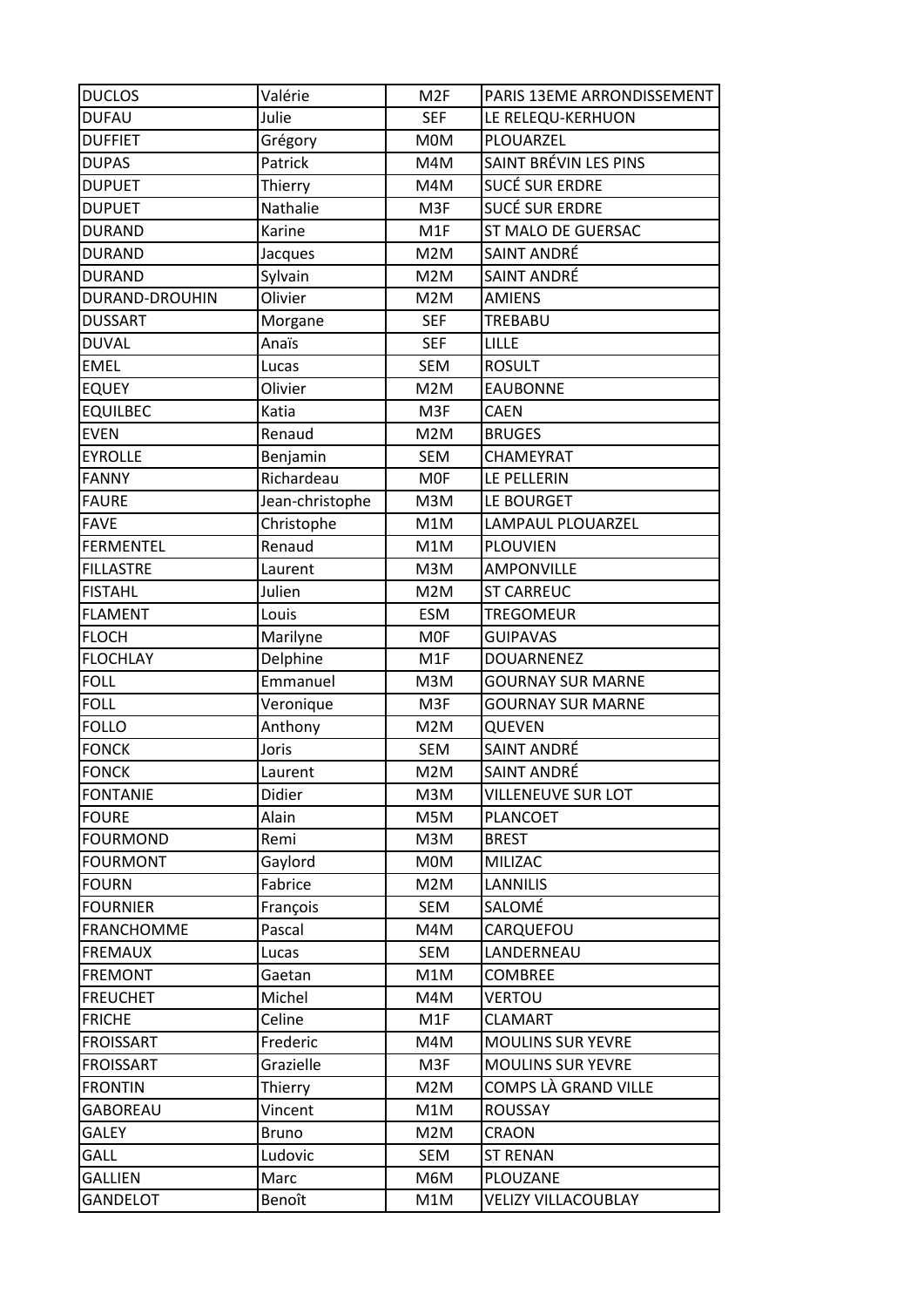| <b>GARABUAU</b>   | Christophe      | <b>MOM</b>       | <b>ASNIERES SUR SEINE</b>      |
|-------------------|-----------------|------------------|--------------------------------|
| <b>GARNIER</b>    | Alexandra       | <b>MOF</b>       | <b>ST GEORGES BUTTAVENT</b>    |
| GARO              | Guillaume       | <b>MOM</b>       | <b>LANNILIS</b>                |
| GARREAU           | <b>Marius</b>   | <b>ESM</b>       | <b>HILLION</b>                 |
| <b>GASCHE</b>     | Pierre          | <b>MOM</b>       | PLOUGONVEN                     |
| <b>GATINEAU</b>   | Anne            | <b>SEF</b>       | <b>CAEN</b>                    |
| <b>GAUTHIER</b>   | Cédric          | M2M              | <b>CLAIX</b>                   |
| <b>GAUTIER</b>    | David           | <b>MOM</b>       | <b>BONCHAMP LES LAVAL</b>      |
| <b>GAUTIER</b>    | Denis           | M3M              | CARQUEFOU                      |
| <b>GAYE</b>       | Jean-baptiste   | SEM              | <b>NANTES</b>                  |
| <b>GELEBART</b>   | Mathieu         | <b>SEM</b>       | <b>BREST</b>                   |
| <b>GENDRON</b>    | Fabienne        | M <sub>2F</sub>  | <b>BIGNOUX</b>                 |
| <b>GESBERT</b>    | Emmanuel        | M2M              | <b>CREAC H TREGUEUX</b>        |
| <b>GILLOT</b>     | <b>Béatrice</b> | M <sub>5F</sub>  | <b>CRESSERONS</b>              |
| <b>GITTON</b>     | Virginie        | M <sub>1</sub> F | <b>LANNION</b>                 |
| <b>GLAIS</b>      | Stephane        | M3M              | <b>ST TUGDUAL</b>              |
| <b>GLEIZES</b>    | Christophe      | M3M              | ST BREVIN L OCEAN              |
| <b>GLOUX</b>      | Jean-christophe | <b>SEM</b>       | ST JACQUES DE LA LANDE         |
| <b>GORON</b>      | Patrice         | M6M              | <b>ROMILLE</b>                 |
| <b>GOUJON</b>     | Ashley          | <b>MOF</b>       | <b>IVRY SUR SEINE</b>          |
| <b>GOURMELON</b>  | Françoise       | M <sub>5F</sub>  | <b>LOPERHET</b>                |
| <b>GOYHENEIX</b>  | Philippe        | M5M              | <b>ST MICHEL SUR ORGE</b>      |
| <b>GRALL</b>      | .pascal         | M3M              | <b>SAINT RENAN</b>             |
| <b>GRANIER</b>    | Thierry         | M5M              | <b>BARATIER</b>                |
| GRASLAND          | <b>Nicolas</b>  | <b>MOM</b>       | <b>PAIMPONT</b>                |
| GRENOUILLEAU      | Hervé           | M2M              | ST MALO DE GUERSAC             |
| <b>GRIGNON</b>    | Franck          | M3M              | <b>JUZIERS</b>                 |
| <b>GROUS</b>      | Morgane         | M <sub>1</sub> F | MERLEVENEZ                     |
| <b>GROUS</b>      | Sebastien       | M1M              | MERLEVENEZ                     |
| <b>GUEGUEN</b>    | Philippe        | M3M              | PLOUDANIEL                     |
| <b>GUENA</b>      | Frederic        | M1M              | LOCMARIA PLOUZANE              |
| <b>GUENNEC</b>    | Morgann         | M <sub>2F</sub>  | TREFFIAGAT                     |
| <b>GUENNEGUES</b> | Matthieu        | <b>MOM</b>       | LOCMARIA PLOUZANE              |
| <b>GUENOUN</b>    | Alexandra       | M1F              | <b>GAGNY</b>                   |
| <b>GUERINEAU</b>  | Mickaël         | <b>MOM</b>       | SEVREMOINE, MONTIGNÉ SUR MOINE |
| <b>GUESDON</b>    | Guillaume       | <b>MOM</b>       | LA CHAIZE LE VICOMTE           |
| <b>GUEVEL</b>     | Guillaume       | SEM              | <b>QUIMPER</b>                 |
| <b>GUEVELOU</b>   | Mickael         | M1M              | LANNION                        |
| <b>GUILCHER</b>   | Sebastien       | SEM              | CHATEAULIN                     |
| <b>GUILHOT</b>    | Benjamin        | SEM              | <b>NANTES</b>                  |
| <b>GUILLET</b>    | Régis           | M1M              | LANVALLAY                      |
| <b>GUILLET</b>    | Cindy           | M1F              | <b>VERTOU</b>                  |
| <b>GUILLET</b>    | Christian       | M <sub>2</sub> M | <b>VERTOU</b>                  |
| <b>GUILLOT</b>    | Ken-cédric      | M1M              | <b>MASSY</b>                   |
| <b>GUILLOU</b>    | Frédéric        | M3M              | LE RELECQ KERHUON              |
| <b>GUILLOUX</b>   | Herve           | M3M              | LANGONNET                      |
| <b>GUTH</b>       | Catherine       | M1F              | <b>CHAUVE</b>                  |
| <b>HALL</b>       | Laurent         | M1M              | PLOUARZEL                      |
| <b>HALLUIN</b>    | Marion          | <b>SEF</b>       | MANTES-LA-JOLIE                |
| <b>HAMON</b>      | Gurvan          | M1M              | <b>PORDIC</b>                  |
|                   |                 |                  |                                |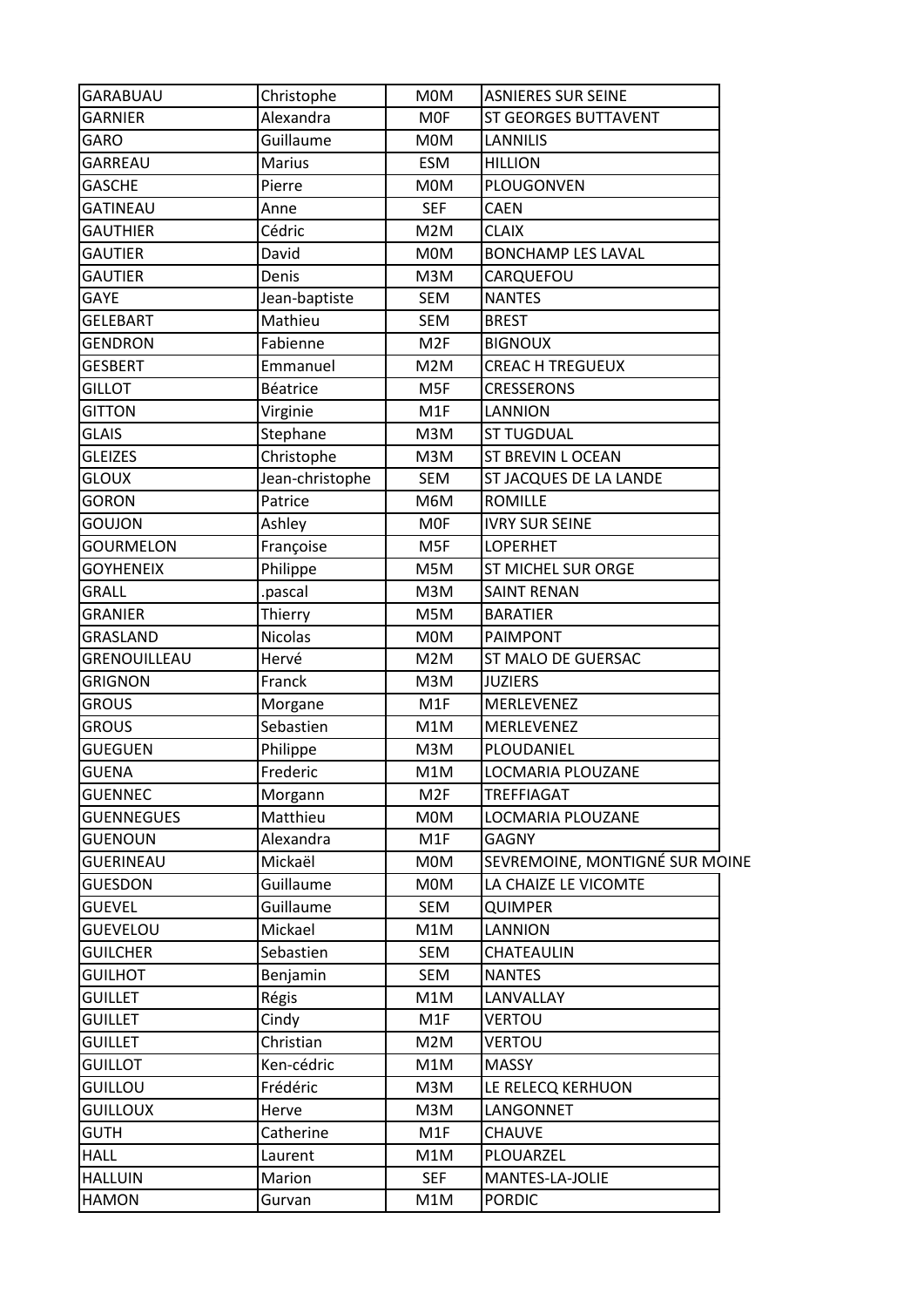| <b>HAMON</b>        | Frédéric       | <b>MOM</b>      | <b>ST RENAN</b>            |
|---------------------|----------------|-----------------|----------------------------|
| <b>HATTAIS</b>      | Jordan         | <b>SEM</b>      | PLEUMELEUC                 |
| <b>HAYE</b>         | Pas Aline      | <b>MOF</b>      | <b>NEUILLY SUR SEINE</b>   |
| <b>HELARY</b>       | Sabine         | <b>SEF</b>      | <b>PLOURHAN</b>            |
| HELARY              | Mickael        | <b>MOM</b>      | PLOURHAN                   |
| <b>HENRY</b>        | Geoffroy       | <b>SEM</b>      | <b>RENNES</b>              |
| <b>HERAULT</b>      | Christel       | M3F             | PLOUENAN                   |
| <b>HERBEL</b>       | Yannick        | M3M             | PLOUZANE                   |
| HERBRETEAU          | Charly         | <b>MOM</b>      | CHANVERRIE                 |
| <b>HERROUX</b>      | Rozenn         | <b>MOF</b>      | <b>PLOMELIN</b>            |
| <b>HERVIOU</b>      | Gwénaëlle      | <b>SEF</b>      | LE RELECQ KERHUON          |
| <b>HERVY</b>        | Flavien        | <b>ESM</b>      | PLOURHAN                   |
| HORELLOU            | Philippe       | M3M             | <b>QUIMPER</b>             |
| <b>HORVILLE</b>     | Olivier        | M2M             | <b>ST LOUP LAMAIRE</b>     |
| <b>HOSTIOU</b>      | Jean Francois  | M1M             | <b>ST RENAN</b>            |
| <b>HOUSSEL</b>      | Claire         | <b>SEF</b>      | <b>BREST</b>               |
| HUELVAN             | Julien         | <b>SEM</b>      | <b>PARIS</b>               |
| <b>HUET</b>         | Etienne        | <b>SEM</b>      | <b>SQUIFFIEC</b>           |
| <b>HUGUET</b>       | Anne           | M <sub>2F</sub> | <b>ST NAZAIRE</b>          |
| <b>HUREAU</b>       | Ivanne         | <b>SEF</b>      | LE CLOITRE-SAINT-THEGONNEC |
| <b>HUYSMANS</b>     | Jerome         | <b>SEM</b>      | PONT-SCORFF                |
| <b>IVES</b>         | Corinne        | M <sub>2F</sub> | <b>GESTEL</b>              |
| <b>JACOPIN</b>      | Alexandre      | <b>SEM</b>      | SAINT ALBAN LEYSSE         |
| JACQ                | Kévin          | <b>SEM</b>      | SARTROUVILLE               |
| <b>JACQUEMIN</b>    | Philippe       | M4M             | SAINTE GENEVIÈVE DES BOIS  |
| <b>JAHENY</b>       | Karine         | M1F             | CARQUEFOU                  |
| <b>JANNOTIN</b>     | Cecile         | M1F             | LE POULIGUEN               |
| <b>JAOUEN</b>       | <b>Nicolas</b> | <b>MOM</b>      | LE PORT MARLY              |
| <b>JAOUEN</b>       | Arnaud         | M1M             | PLOUZANE                   |
| <b>JEAN-JACQUES</b> | Lemenu         | M4M             | <b>SUCÉ SUR ERDRE</b>      |
| <b>JESTIN</b>       | Geraldine      | M <sub>2F</sub> | LESNEVEN                   |
| <b>JEZEQUEL</b>     | Ronan          | M1M             | <b>BREST</b>               |
| <b>JOLY</b>         | Philippe       | M5M             | <b>ALLOUIS</b>             |
| <b>JOSSE</b>        | Mathilde       | <b>SEF</b>      | <b>MONTROUGE</b>           |
| <b>JOUSSET</b>      | Sophie         | M3F             | SAVENAY                    |
| <b>JULIENNE</b>     | Vincent        | M2M             | PLOGONNEC                  |
| <b>JUMELIN</b>      | Patrice        | M4M             | <b>TREMEVEN</b>            |
| <b>KALFA</b>        | <b>Nils</b>    | SEM             | <b>PARIS</b>               |
| <b>KELLER</b>       | Pascale        | M3F             | <b>MARSEILLE</b>           |
| KERAMBRUN           | Loic           | M6M             | <b>LOPERHET</b>            |
| KERAMBRUN           | Iris           | <b>SEF</b>      | <b>PARIS</b>               |
| KERBAUL             | Sandrine       | <b>SEF</b>      | LANDERNEAU                 |
| KERBRAT             | Pascal         | M3M             | <b>LANNILIS</b>            |
| <b>KERDRAON</b>     | Yannick        | M0M             | <b>COUBON</b>              |
| <b>KERDRAON</b>     | Yvan           | M1M             | LA CHAPELLE SUR ERDRE      |
| <b>KERJEAN</b>      | Virginie       | <b>MOF</b>      | PLOUGASTEL DAOULAS         |
| <b>KERMOAL</b>      | Florence       | M <sub>2F</sub> | <b>LANNILIS</b>            |
| <b>KERMORVAN</b>    | Romuald        | <b>MOM</b>      | <b>GUILERS</b>             |
| <b>KERNEIS</b>      | Stephane       | M2M             | <b>BREST</b>               |
| KERVAREC            | Laurent        | M2M             | DOUARNENEZ                 |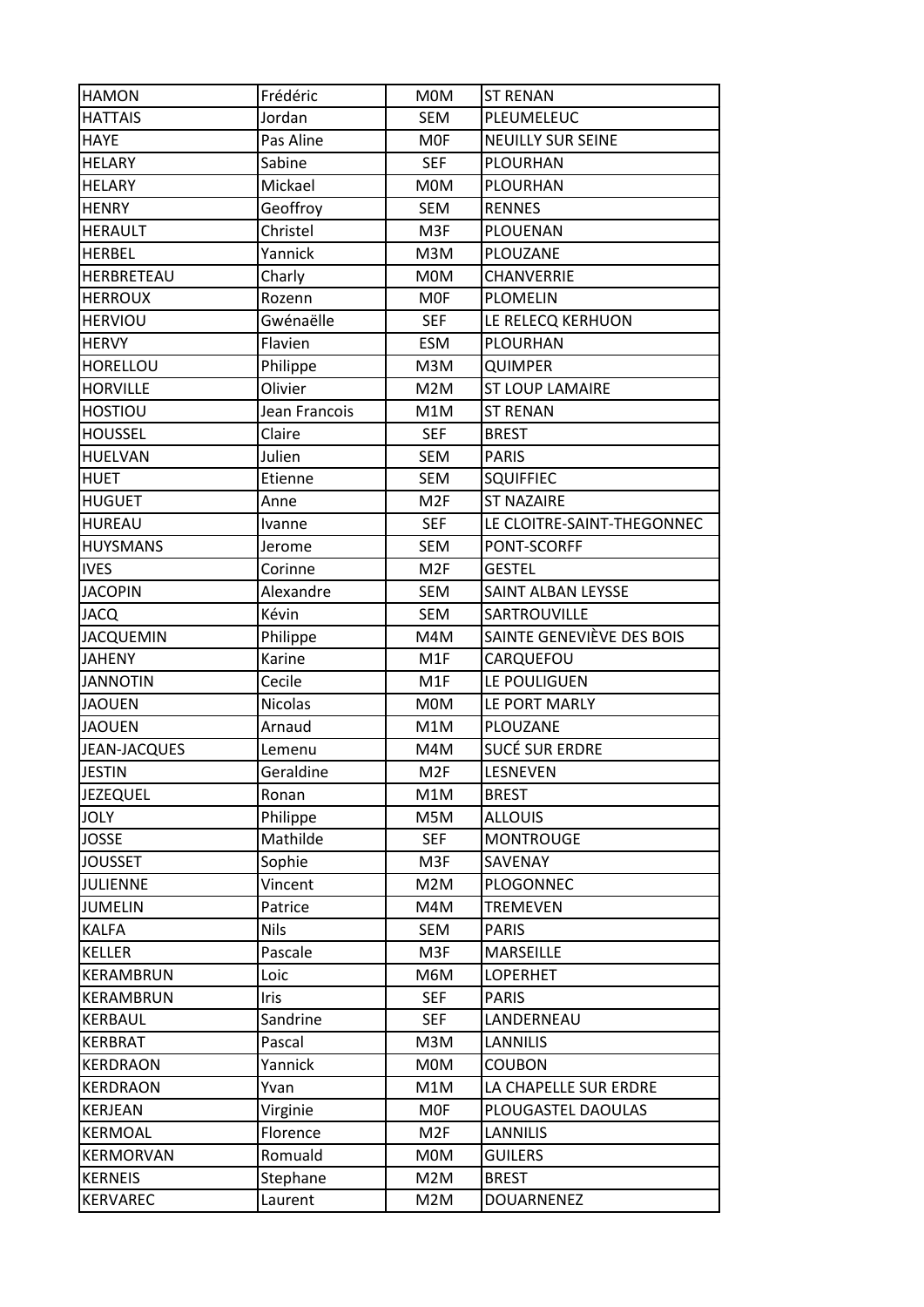| <b>KERVAZO</b>   | Olivier         | M2M              | <b>THURY HARCOURT</b>        |
|------------------|-----------------|------------------|------------------------------|
| <b>KINDOU</b>    | Franck          | M3M              | <b>DRAVEIL</b>               |
| <b>KINOSKY</b>   | <b>Benoit</b>   | <b>SEM</b>       | <b>PARIS</b>                 |
| <b>KNOCKAERT</b> | Jean Christophe | <b>MOM</b>       | <b>ANGERS</b>                |
| KOCH             | Damien          | <b>SEM</b>       | CARNOUX-EN-PROVENCE          |
| <b>KOLB</b>      | David           | M3M              | PLOUZANE                     |
| LABASQUE         | Jean-sébastien  | <b>SEM</b>       | <b>PLOUVIEN</b>              |
| LAMER            | Morgane         | <b>SEF</b>       | <b>RENNES</b>                |
| LAMIRE           | Christelle      | M3F              | LANMERIN                     |
| LAMOUR           | Sylvie          | M3F              | LOCMARIA PLOUZANE            |
| LAMOUREUX        | Frédéric        | M2M              | <b>CHAURAY</b>               |
| LANDURE          | Gérard          | M4M              | <b>GUIPRONVEL</b>            |
| LANGLOIS         | Nicolas         | M4M              | <b>PRAT</b>                  |
| LANNUZEL         | Jean Jacques    | M3M              | <b>BOURG-BLANC</b>           |
| LAOT             | Yoann           | M0M              | <b>QUIMPER</b>               |
| LAOT             | Florent         | <b>SEM</b>       | LANDERNEAU                   |
| LARDILLIER       | Maria-alcina    | M3F              | <b>CONFLANS STE HONORINE</b> |
| LARGEAU          | Anthony         | <b>SEM</b>       | <b>NANTES</b>                |
| LARGENTON        | Marie           | M <sub>2F</sub>  | PLOUZANÉ                     |
| LARRIVIERE       | Jean-baptiste   | <b>SEM</b>       | MONT-DE-MARSAN               |
| LAUNAY           | Jacques         | M3M              | <b>QUIMPER</b>               |
| LAURENT          | Jeanne-estelle  | M <sub>2F</sub>  | <b>BOULOGNE SUR MER</b>      |
| LAVANANT         | Etienne         | <b>SEM</b>       | <b>BREST</b>                 |
| LE BEC           | Stephane        | M0M              | LE FOLGOET                   |
| LE BIHAN         | Max             | <b>SEM</b>       | <b>DOUARNENEZ</b>            |
| LE BIHAN         | Caroline        | M <sub>1</sub> F | <b>QUIMPER</b>               |
| LE BORGNE        | Régis           | M1M              | <b>PLOUBEZRE</b>             |
| LE BORGNE        | Franck          | M2M              | <b>GUIPAVAS</b>              |
| LE BOT           | Freddy          | <b>MOM</b>       | <b>MOREAC</b>                |
| LE BOURHIS       | Emmanuel        | M3M              | <b>GESTEL</b>                |
| LE BRETON        | Tanguy          | M1M              | <b>PLELO</b>                 |
| LE COADIC        | Jerome          | M2M              | CONCARNEAU                   |
| LE COME          | Fabienne        | M1F              | <b>MOUGINS</b>               |
| LE COZ           | Régis           | M1M              | <b>RENNES</b>                |
| LE DUC           | Stephane        | M3M              | <b>BREST</b>                 |
| LE FAOUDER       | Antoine         | M1M              | LE CONQUET                   |
| LE FESSANT       | Swann           | <b>SEM</b>       | LE RELECQ KERHUON            |
| LE FLOCH         | Laurent         | <b>MOM</b>       | ST ONEN LA CHAPELLE          |
| LE FUR           | Morgan          | M2M              | ST NICOLAS DU PELEM          |
| LE GACQ          | Marie           | M1F              | <b>ST THONAN</b>             |
| LE GAL           | Aude            | <b>SEF</b>       | <b>PARIS</b>                 |
| LE GALL          | Jo              | M3M              | LOCMARIA-PLOUZANÉ            |
| LE GALL          | Jean Pierre     | M4M              | TREBABU                      |
| LE GOFF          | Yves            | M2M              | <b>CHANTEPIE</b>             |
| LE GOFF          | Maelle          | <b>SEF</b>       | <b>BREST</b>                 |
| LE GRAND         | Guillaume       | M3M              | PLOGONNEC                    |
| LE GRAS          | Nadège          | M1F              | LORIENT                      |
| LE GUEN          | Cédric          | M1M              | LE HAVRE                     |
| LE GUESCLOU      | Erwann          | M1M              | <b>BOQUEHO</b>               |
| LE JAN           | Cedric          | <b>MOM</b>       | <b>BREST</b>                 |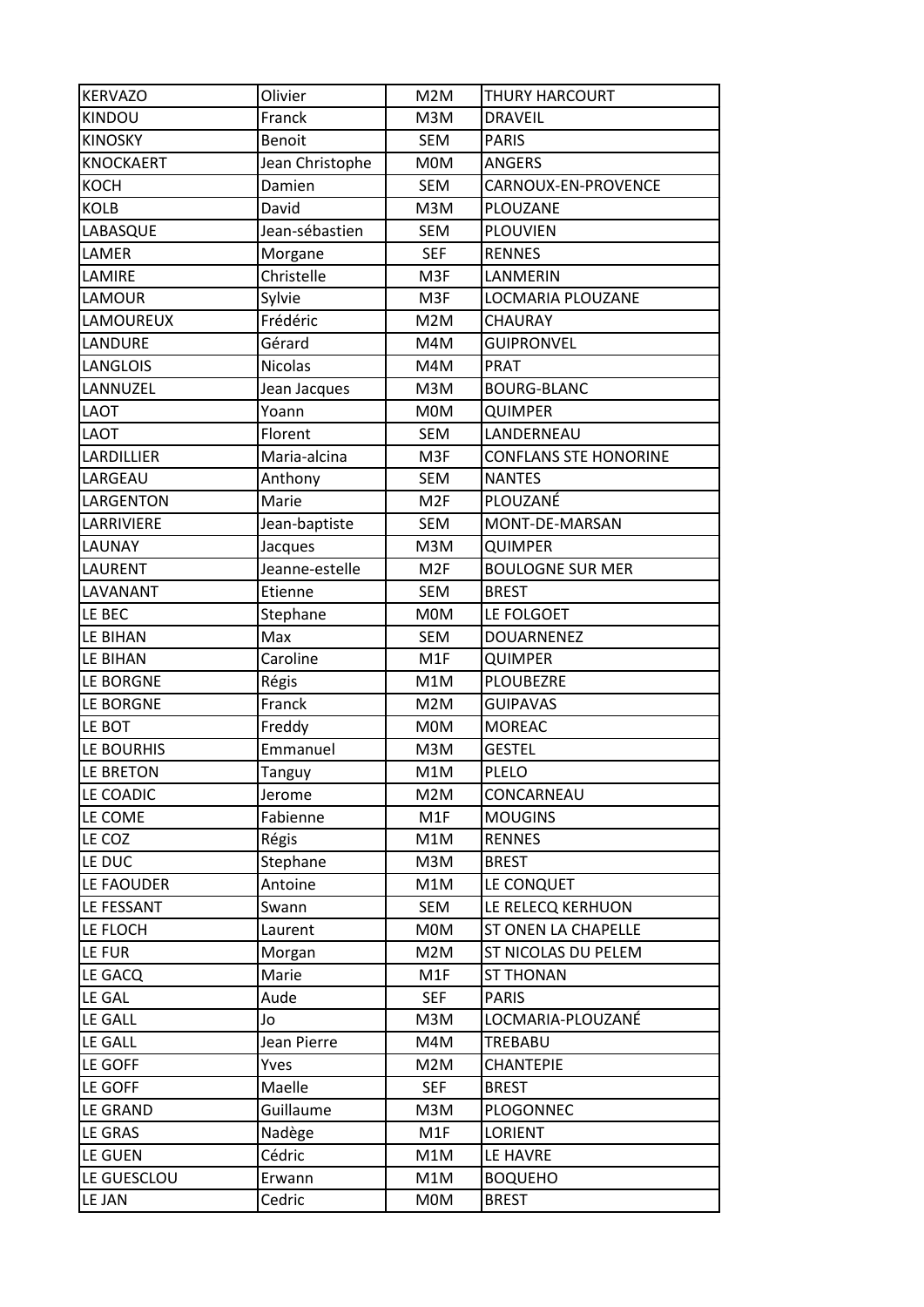| LE LURON        | Nicole     | M6F             | CAEN                      |
|-----------------|------------|-----------------|---------------------------|
| LE METAYER      | Marie      | <b>SEF</b>      | <b>COMBRIT</b>            |
| LE MOAL         | Paul       | M3M             | PLOUZANE                  |
| LE MOAL         | Mickaël    | <b>MOM</b>      | <b>SAINT FULGENT</b>      |
| LE MOING        | Christophe | M1M             | <b>PENCRAN</b>            |
| LE NIR          | Tugdual    | <b>ESM</b>      | PLABENNEC                 |
| LE NOUVEAU      | Lionel     | M2M             | PLOUGASTEL DAOULAS        |
| LE PAPE         | Alain      | M3M             | <b>QUIMPER</b>            |
| LE ROUX         | Rémy       | M3M             | LE DRENNEC                |
| LE ROUX         | Pascal     | M3M             | LOCMARIA-PLOUZANE         |
| LE ROUX         | Philippe   | M3M             | PLOUMOGUER                |
| LE ROUX         | Alain      | M2M             | <b>LANNILIS</b>           |
| LE RUYET        | Stevan     | <b>MOM</b>      | <b>HENNEBONT</b>          |
| LE SAUX         | Olivier    | M2M             | <b>CC MELRAND</b>         |
| LE SQUERN       | Jean Marc  | M3M             | LES SORINIÈRES            |
| LE SQUERN       | Laurence   | M4F             | <b>LES SORINIERES</b>     |
| LE VELLY        | Laurence   | M <sub>2F</sub> | LESNEVEN                  |
| <b>LEBOUC</b>   | Mickaël    | M2M             | ST ANDRE DE LA MARCHE     |
| <b>LECHES</b>   | Hervé      | M3M             | <b>DOUARNENEZ</b>         |
| <b>LEDUC</b>    | Delphine   | M3F             | <b>MONTGERMONT</b>        |
| <b>LEDUC</b>    | Samuel     | <b>MOM</b>      | LE CLOITRE ST THEGONNEC   |
| <b>LEDUC</b>    | Thierry    | M3M             | ST BREVIN LES PINS        |
| LEGAVE          | Sylvain    | <b>MOM</b>      | <b>NORON LA POTERIE</b>   |
| LEGAVE          | Yann       | <b>MOM</b>      | <b>GEVEZE</b>             |
| LEGEARD         | Claude     | M3M             | <b>AUDRIEU</b>            |
| <b>LEGOFF</b>   | Jean-luc   | M6M             | ST MALO DE GUERSAC        |
| <b>LEROUX</b>   | Guillaume  | <b>MOM</b>      | CARQUEFOU                 |
| LEROY           | Didier     | M7M             | <b>FONTAINE LA MALLET</b> |
| <b>LESCOP</b>   | Laurent    | <b>SEM</b>      | LESNEVEN                  |
| <b>LESCOP</b>   | Anne       | <b>MOF</b>      | LESNEVEN                  |
| <b>LESOUEF</b>  | Candice    | M1F             | <b>RENNES</b>             |
| LEVRAUD         | Maria      | M4F             | <b>HERBLAY SUR SEINE</b>  |
| LEVRAUD         | Sylvain    | M3M             | HERBLAY-SUR-SEINE         |
| L'HARIDON       | Frédéric   | M1M             | LE DRENNEC                |
| <b>LHERBIER</b> | Christophe | M4M             | CARQUEFOU                 |
| L'HOSTIS        | Patricia   | M <sub>2F</sub> | <b>GESTEL</b>             |
| L'HOURRE        | Sebastien  | <b>SEM</b>      | TREGLONOU                 |
| L'HUILLIER      | Peg        | M1F             | <b>MORLAIX</b>            |
| <b>LIGEROT</b>  | Eric       | M4M             | <b>LYON</b>               |
| <b>LOHEAC</b>   | Geraldine  | M1F             | <b>GUILERS</b>            |
| LOISON          | Tristan    | <b>MOM</b>      | <b>BREST</b>              |
| <b>LUBET</b>    | Emilie     | <b>MOF</b>      | <b>QUEVEN</b>             |
| <b>LUCAS</b>    | Benjamin   | <b>MOM</b>      | <b>ST BRIEUC</b>          |
| <b>LUCAS</b>    | Rémy       | <b>SEM</b>      | LOCMARIA PLOUZANE         |
| <b>LUTGEN</b>   | François   | M5M             | VALENCE                   |
| <b>LUTUN</b>    | Stéphanie  | M1F             | <b>CAEN</b>               |
| <b>MAACHE</b>   | Malika     | M1F             | <b>DOUARNENEZ</b>         |
| <b>MACE</b>     | Mireille   | M1F             | PLEUMELEUC                |
| <b>MARAZZI</b>  | Aurelie    | M1F             | <b>POMMERET</b>           |
| <b>MARC</b>     | Olivier    | M2M             | <b>BREST</b>              |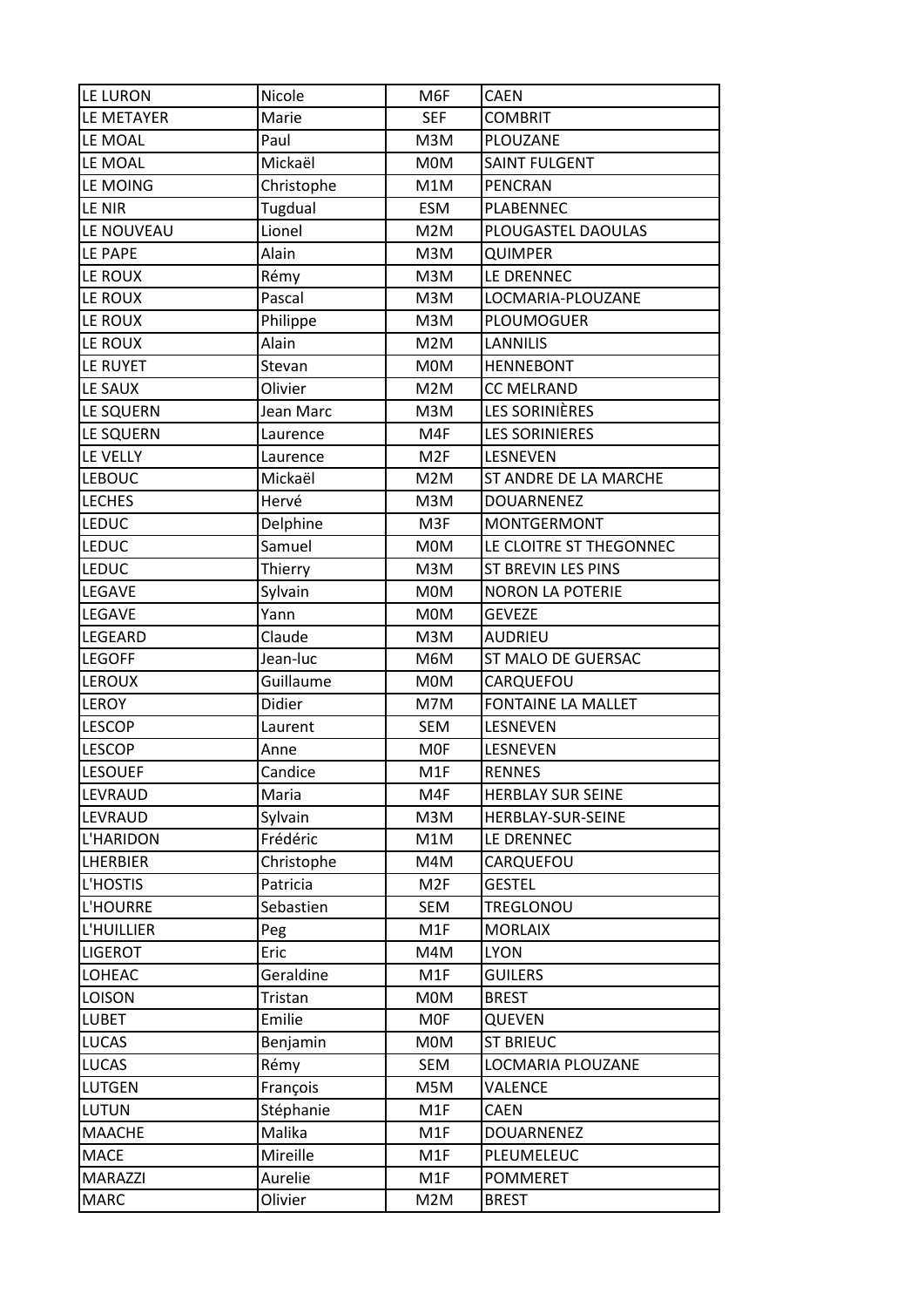| <b>MARREC</b>     | Agnes         | M <sub>2F</sub> | PLOUGASTEL DAOULAS            |
|-------------------|---------------|-----------------|-------------------------------|
| <b>MARTIN</b>     | Loïc          | <b>MOM</b>      | PLOUDANIEL                    |
| <b>MARTIN</b>     | Sandrine      | M <sub>2F</sub> | <b>RENNES</b>                 |
| <b>MARTINEAU</b>  | Alexandre     | <b>SEM</b>      | <b>PARIS</b>                  |
| <b>MARTINEZ</b>   | Gautier       | <b>MOM</b>      | <b>BREST</b>                  |
| <b>MAS</b>        | Alexandre     | M1M             | LA JARNE                      |
| <b>MASSON</b>     | Morgann       | SEM             | <b>CHANTEPIE</b>              |
| <b>MASSON</b>     | Sylvain       | M1M             | LA HAIE FOUASSIÈRE            |
| <b>MAUPOINT</b>   | Yoann         | <b>SEM</b>      | <b>BADEN</b>                  |
| <b>MAZEAS</b>     | Maxime        | <b>SEM</b>      | LANDERNEAU                    |
| <b>MAZOYER</b>    | Sebastien     | M2M             | SAINTE GENEVIEVE DES BOIS     |
| <b>MAZURAIS</b>   | David         | M2M             | PLOUZANÉ                      |
| MELLAZA           | Romain        | <b>SEM</b>      | PLOUZANE                      |
| <b>MELLAZA</b>    | Maryne        | <b>SEF</b>      | PARIS 15EME ARRONDISSEMENT    |
| MENARD            | Pascale       | M <sub>5F</sub> | <b>PLOUZANE</b>               |
| <b>MENEUR</b>     | Benoit        | <b>MOM</b>      | PLOUDALMEZEAU                 |
| <b>MENUET</b>     | Stephane      | M1M             | CARQUEFOU                     |
| MERCEREAU         | Patrice       | M3M             | LOCMARIA PLOUZANE             |
| <b>MERCIER</b>    | Fabrice       | M2M             | <b>JUVARDEIL</b>              |
| <b>MERDRIGNAC</b> | Samuel        | M1M             | <b>GOUESNOU</b>               |
| <b>MERGALET</b>   | Stephane      | <b>MOM</b>      | <b>PARIS</b>                  |
| <b>MERHAND</b>    | Yvonnick      | M4M             | ST QUAY PORTRIEUX             |
| <b>MERRET</b>     | Mickael       | <b>MOM</b>      | <b>GUERANDE</b>               |
| <b>MILET</b>      | Lionel        | M1M             | <b>ST BAUDELLE</b>            |
| <b>MILLINER</b>   | Matthieu      | <b>SEM</b>      | <b>BREST</b>                  |
| <b>MIMAULT</b>    | Damien        | <b>MOM</b>      | NIEUIL L ESPOIR               |
| <b>MOAL</b>       | Jean Alain    | M3M             | PLOUGOULM                     |
| <b>MOBIAN</b>     | Valerie       | M3F             | <b>LANNILIS</b>               |
| <b>MOISAN</b>     | Frédéric      | M2M             | <b>CAMPBON</b>                |
| MORANDEAU         | Cyrille       | <b>MOM</b>      | <b>CUGAND</b>                 |
| <b>MORANTIN</b>   | Louis         | ESM             | L'HERMITAGE                   |
| <b>MOREAU</b>     | Didier        | M3M             | PLONEOUR LANVERN              |
| <b>MORETTI</b>    | Corinne       | M3F             | <b>HEROUVILLE SAINT CLAIR</b> |
| <b>MORGANT</b>    | Florian       | SEM             | <b>RENNES</b>                 |
| <b>MORIN</b>      | Pierre-yves   | M2M             | LANVALLAY                     |
| <b>MORONVAL</b>   | Tiphaine      | <b>MOF</b>      | <b>NIORT</b>                  |
| MORONVAL          | Christophe    | M1M             | <b>NIORT</b>                  |
| <b>MORVANT</b>    | Mattis        | <b>ESM</b>      | SAINT-POL-DE-LEON             |
| <b>MOSAKOWSKI</b> | Franck        | M4M             | <b>ST YVY</b>                 |
| MOSAKOWSKI        | Carole        | M3F             | <b>SAINT YVI</b>              |
| <b>MOULIN</b>     | Séverine      | M1F             | VERRIÈRES LE BUISSON          |
| <b>MOURICOU</b>   | Guillaume     | M0M             | <b>RENNES</b>                 |
| NAHELOU           | Yves          | M3M             | 29920 - NEVEZ                 |
| <b>NEAU</b>       | Jean-marie    | M5M             | <b>LES HERBIERS</b>           |
| <b>NONNOTTE</b>   | Philippe      | M1M             | PLOUZANE                      |
| <b>NORREE</b>     | Priscilla     | <b>SEF</b>      | <b>NOGENT SUR MARNE</b>       |
| <b>NOZIERES</b>   | Herve         | M5M             | LEUVILLE-SUR-ORGE SUR ORGE    |
| <b>ODET</b>       | Jean Baptiste | <b>SEM</b>      | <b>BREST</b>                  |
| <b>OGOR</b>       | <b>Bruno</b>  | M3M             | PLOUGUERNEAU                  |
| <b>OIZEL</b>      | Samuel        | M1M             | <b>PLAINTEL</b>               |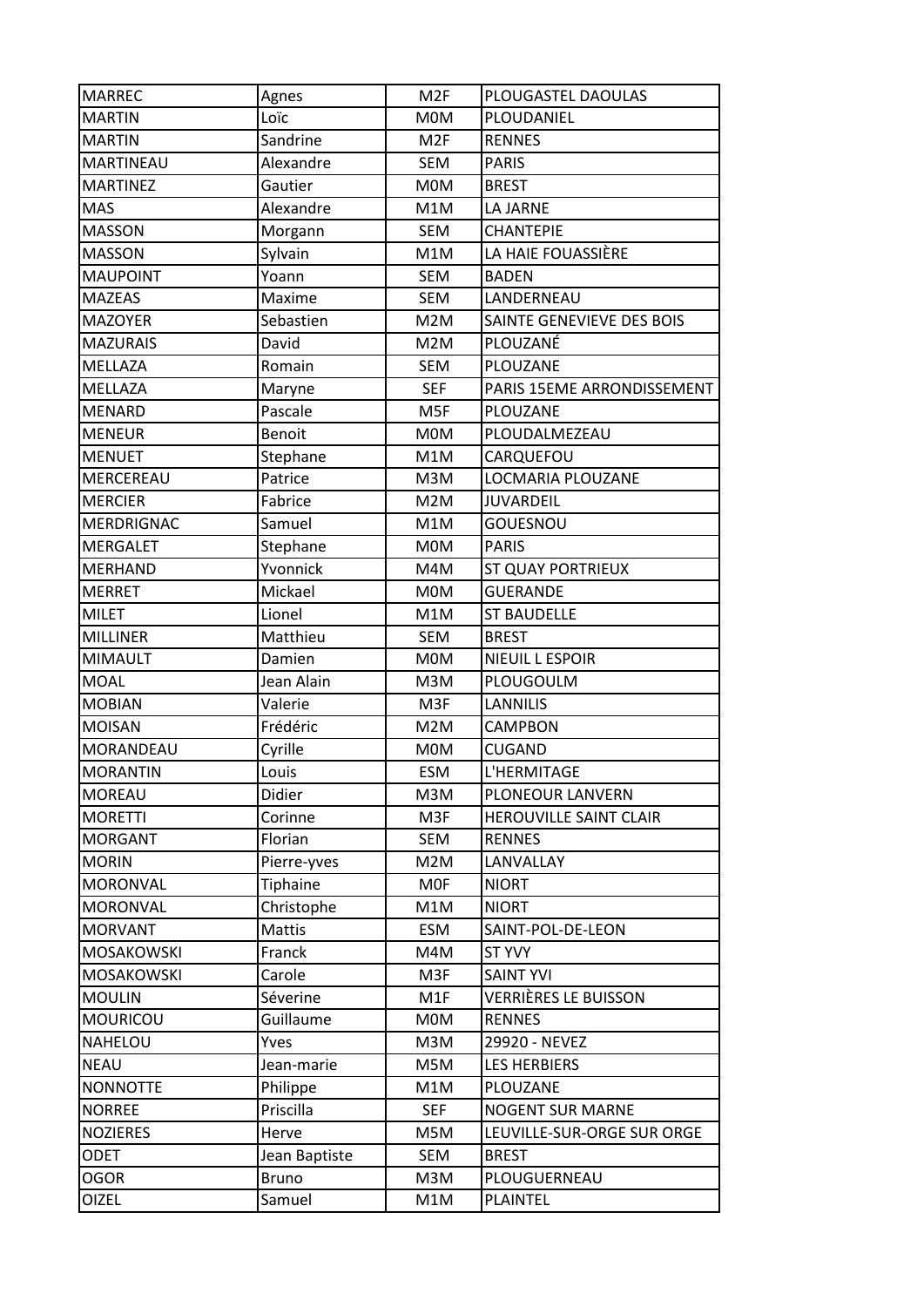| <b>OLIVIER</b>    | Angely       | M2M              | ERMENONVILLE LA PETITE       |
|-------------------|--------------|------------------|------------------------------|
| <b>OLIVO</b>      | Julien       | <b>SEM</b>       | <b>DANGU</b>                 |
| OLLIER-CLEREN     | Violette     | M1F              | <b>DIRINON</b>               |
| <b>OLLIVE</b>     | Patrice      | M4M              | PLOUIGNEAU                   |
| <b>OLLIVIER</b>   | Thierry      | M1M              | PLECHATEL                    |
| <b>OUSSET</b>     | Sébastien    | M2M              | <b>URY</b>                   |
| <b>PAPE</b>       | Vincent      | <b>MOM</b>       | <b>GOUESNOU</b>              |
| PAQUEREAU         | Romain       | <b>MOM</b>       | LA GAUBRETIERE               |
| <b>PARIS</b>      | Romain       | M1M              | <b>ST AGATHON</b>            |
| PASQUIO           | Christophe   | M2M              | <b>REDENE</b>                |
| <b>PAUPIER</b>    | Julien       | M0M              | <b>ST BRIEUC</b>             |
| <b>PAUTONNIER</b> | Edwige       | M1F              | <b>RENNES</b>                |
| <b>PELET</b>      | Philippe     | M4M              | <b>CAEN</b>                  |
| <b>PELISSIER</b>  | Sylvie       | M1F              | COMPS-LA-GRAND-VILLE         |
| PELLE             | Anthony      | M1M              | <b>PLOUZANE</b>              |
| PELLEAU           | Didier       | M3M              | <b>SAINT RENAN</b>           |
| PELLETIER         | Nathalie     | M4F              | ST GILDAS DE RHUYS           |
| PELLETIER         | Lionel       | M5M              | ST GILDAS DE RHUYS           |
| <b>PENCOLE</b>    | Alexandre    | <b>SEM</b>       | LANDIVISIAU                  |
| PENCOLE           | Dominique    | M5M              | PLOUZANÉ                     |
| <b>PENNEROUX</b>  | Jean Richard | M3M              | <b>BAUGY</b>                 |
| <b>PEREZ</b>      | Olivier      | M3M              | <b>MONTGERMONT</b>           |
| <b>PERIDY</b>     | Florence     | M <sub>2F</sub>  | <b>ST SATURNIN SUR LOIRE</b> |
| PERIDY            | Laurent      | M3M              | <b>BRISSAC QUINCE</b>        |
| PERRIER           | Corinne      | M3F              | <b>ISIGNY SUR MER</b>        |
| PERRIN            | Alexandre    | <b>SEM</b>       | SAINT PIERRE EN FAUCIGNY     |
|                   |              |                  |                              |
| <b>PERROT</b>     | Thomas       | M1M              | <b>PARIS</b>                 |
| <b>PETROVIC</b>   | Laure        | M <sub>1</sub> F | QUEVEN                       |
| <b>PIERRE</b>     | Anthony      | <b>MOM</b>       | <b>ARS</b>                   |
| PILARD            | Pascal       | M2M              | <b>GESTEL</b>                |
| PINCEMIN          | Benoit       | M2M              | PLOGONNEC                    |
| <b>PINEDO</b>     | Angel        | M4M              | <b>FLEURY MÉROGIS</b>        |
| <b>PIONNIER</b>   | Kevin        | M0M              | <b>VERNON</b>                |
| PIRIOU            | Maiwenn      | <b>SEF</b>       | <b>PARIS</b>                 |
| <b>PLANTEC</b>    | Stéphanie    | M1F              | PLOUGOULM                    |
| <b>POMME</b>      | David        | M2M              | LE MANS                      |
| <b>PONCHEL</b>    | Sebastien    | <b>MOM</b>       | PEREUIL                      |
| <b>PORCHER</b>    | Eva          | <b>SEF</b>       | <b>SAFFRE</b>                |
| <b>PORET</b>      | Christophe   | M0M              | <b>JANVRY</b>                |
| <b>POTRAT</b>     | Jean-hugues  | M2M              | PLOUDANIEL                   |
| POULIQUEN         | Jean-marie   | M0M              | ST THEGONNEC                 |
| <b>POUPARD</b>    | Marine       | <b>SEF</b>       | <b>BREST</b>                 |
| <b>PRESTAT</b>    | Evelyne      | M4F              | VILLEMOMBLE                  |
| PRIGENT           | Michel       | M5M              | <b>VIGNEUX DE BRETAGNE</b>   |
| PRIGENT           | Frederic     | M0M              | <b>GUIPAVAS</b>              |
| <b>PRIOUX</b>     | Francois     | M0M              | <b>SAINT PABU</b>            |
| QUEAU             | Christine    | M5F              | <b>BREST</b>                 |
| QUELLEC           | Julien       | M0M              | <b>PLOUVIEN</b>              |
| QUEMENEUR         | Pierre-yves  | M2M              | ETIVAL LES LE MANS           |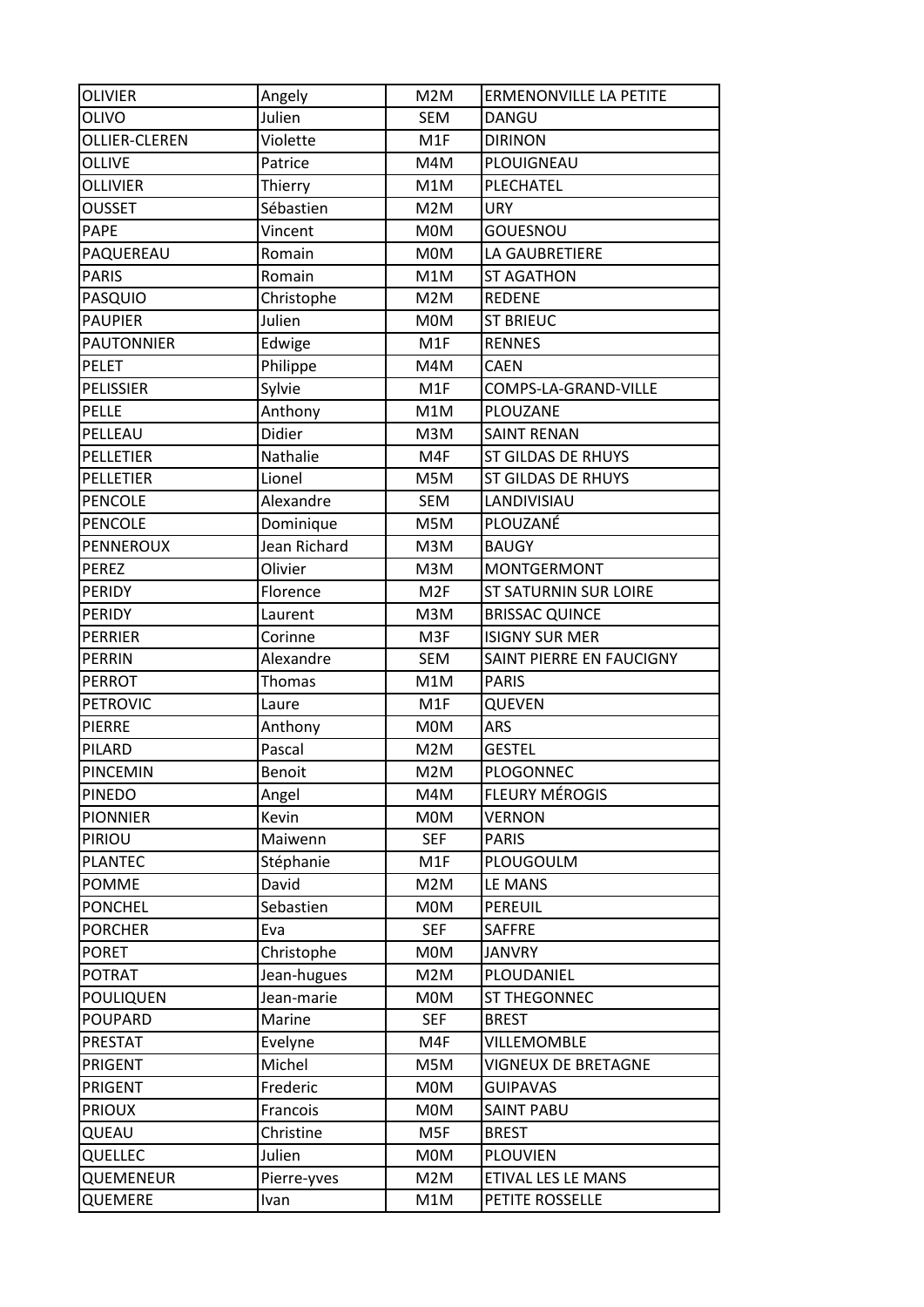| QUERE            | Jean-baptiste  | <b>SEM</b>      | LOCMARIA PLOUZANE               |
|------------------|----------------|-----------------|---------------------------------|
| QUERE            | Anthony        | <b>SEM</b>      | <b>PARIS</b>                    |
| QUERE            | Sandrine       | M <sub>2F</sub> | PLOUGUERNEAU                    |
| <b>QUICRAY</b>   | Nathalie       | M <sub>2F</sub> | <b>BOIS GUILLAUME</b>           |
| RABINEAU         | Rodrigue       | M1M             | <b>RENNES</b>                   |
| RAMBAUD          | Vincent        | M1M             | SAINT HILAIRE DE CHALEONS       |
| RAMIER           | <b>Bruno</b>   | M5M             | LE MANS                         |
| RANNOU           | <b>Brendan</b> | <b>SEM</b>      | <b>RENNES</b>                   |
| <b>RAOUL</b>     | Alexandre      | <b>SEM</b>      | <b>BREST</b>                    |
| <b>RAOULT</b>    | Alan           | <b>SEM</b>      | <b>PLERNEUF</b>                 |
| <b>RAPHALEN</b>  | Ludovic        | M1M             | POULDERGAT                      |
| RATAJCZAK        | Christelle     | M3F             | PLOUDANIEL                      |
| <b>RECHER</b>    | Arnaud         | <b>MOM</b>      | PLOUZANE                        |
| <b>RECHER</b>    | Sabine         | <b>MOF</b>      | PLOUZANE                        |
| <b>RECHER</b>    | Eric           | M1M             | <b>SAINT THEGONNEC</b>          |
| <b>REDONNET</b>  | Thibaud        | <b>SEM</b>      | <b>NANTES</b>                   |
| RENAUD           | Virginie       | M1F             | <b>TOURS</b>                    |
| <b>REUNBOT</b>   | Xavier         | M2M             | <b>BREST</b>                    |
| RIALLAND         | Mathieu        | <b>SEM</b>      | <b>RENNES</b>                   |
| RICHARD          | Guillaume      | M1M             | <b>ST PABU</b>                  |
| RICHARD          | Vincent        | <b>SEM</b>      | MILIZAC                         |
| RICHARDEAU       | Melissa        | <b>SEF</b>      | CONCARNEAU                      |
| <b>RIFF</b>      | Alexandre      | M0M             | <b>BUC</b>                      |
| <b>RIOU</b>      | Gwen           | M <sub>2F</sub> | <b>KERNOUES</b>                 |
| RIOUAL           | Marie Thérèse  | M7F             | PLOUZANE                        |
| <b>RIOUAL</b>    | Christophe     | M1M             | PLOUZANE                        |
| RIVOALEN         | Johann         | <b>MOM</b>      | PLOUDALMEZEAU                   |
| <b>RIVOALEN</b>  | Mikael         | M1M             | LANDERNEAU                      |
| <b>ROBIC</b>     | Gwenaelle      | M1F             | <b>CREDIN</b>                   |
| <b>ROBIN</b>     | Pascal         | M3M             | CARQUEFOU                       |
| <b>ROBLIN</b>    | Marjorie       | <b>MOF</b>      | ANDELU                          |
| <b>ROCABOY</b>   | Jean-paul      | M4M             | LA CHAPELLE DU BOIS             |
| <b>ROCHE</b>     | Anastasia      | <b>SEF</b>      | LANDERNEAU                      |
| <b>ROCHE</b>     | Alice          | <b>SEF</b>      | <b>VANNES</b>                   |
| <b>ROCHER</b>    | Christophe     | M3M             | THOUARE SUR LOIRE               |
| ROCHETEAU        | Eric           | M3M             | <b>BONNIERES SUR SEINE</b>      |
| <b>RODRIGUES</b> | Jean Pierre    | M2M             | <b>LES MONTILS</b>              |
| <b>ROLAND</b>    | Laetitia       | <b>MOF</b>      | <b>PARIS</b>                    |
| <b>ROPARS</b>    | <b>Betty</b>   | M1F             | <b>ST REMY EN MAUGES</b>        |
| <b>ROSE</b>      | Eric           | M3M             | LIMAY                           |
| <b>ROSIER</b>    | Paul           | <b>MOM</b>      | <b>STE FORTUNADE</b>            |
| <b>ROUAS</b>     | Anthony        | SEM             | LANRIVOARE                      |
| ROUDAUT          | Matthieu       | <b>SEM</b>      | <b>ALFORTVILLE</b>              |
| <b>ROUER</b>     | Olivier        | M3M             | <b>FONDETTES</b>                |
| <b>ROUGIER</b>   | Florent        | <b>MOM</b>      | <b>CHATEAUNEUF SUR CHARENTE</b> |
| ROULEAU          | Isabelle       | M <sub>2F</sub> | <b>LES HERBIERS</b>             |
| <b>RUEL</b>      | Damien         | M1M             | LOCMARIA PLOUZANE               |
| SAILLOUR         | Jérôme         | <b>MOM</b>      | VILLENEUVE D?ACSQ               |
| SAINT-LO         | Simon          | <b>MOM</b>      | GOUESNOU                        |
| SALA             | Martial        | SEM             | <b>BUC</b>                      |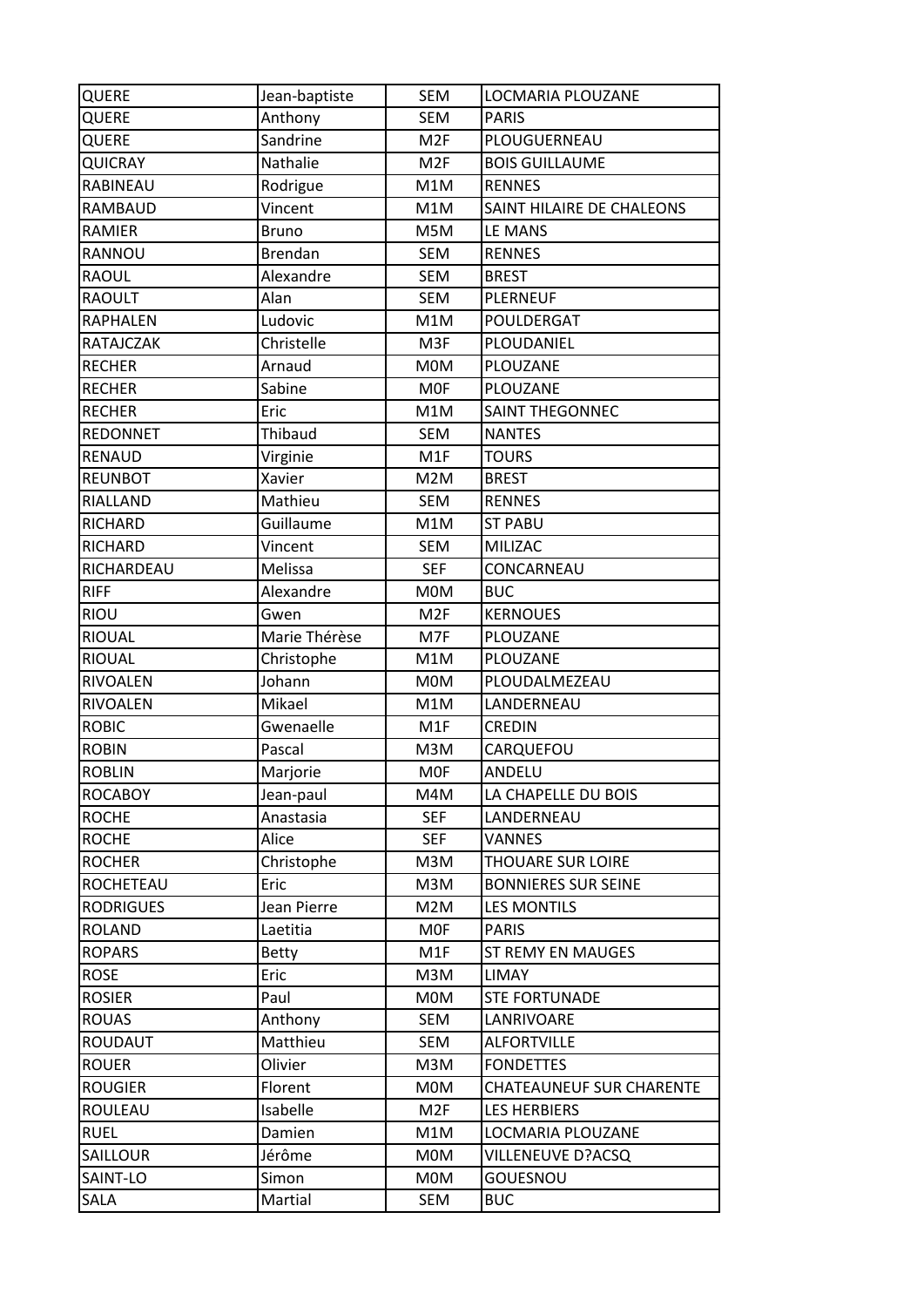| SALLE                  | Thibaut        | <b>SEM</b>       | CRAON                      |
|------------------------|----------------|------------------|----------------------------|
| SAMSO                  | Sandrine       | M3F              | <b>BREST</b>               |
| SAMSON                 | Yoann          | <b>MOM</b>       | FONTENAY-TRESIGNY          |
| SAMSON                 | Guillaume      | <b>SEM</b>       | FONTENAY-TRESIGNY          |
| SAMYN                  | Maxime         | <b>SEM</b>       | LE FAOU                    |
| <b>SANABRIA MARTIN</b> | Sergio José    | <b>SEM</b>       | <b>ZURICH</b>              |
| SANTIGNY               | Pierre         | <b>SEM</b>       | <b>PARIS</b>               |
| SAOUT                  | Ludovic        | M2M              | <b>CRACH</b>               |
| SAOUT                  | Sophie         | M <sub>1</sub> F | <b>CRACH</b>               |
| SAOZANET               | Cecile         | M3F              | <b>ROSPORDEN</b>           |
| <b>SAUDRAIS</b>        | Jean-Yves      | M5M              | PLOUZANE                   |
| SAUTRON                | Eric           | M2M              | PLANCOËT                   |
| SAUVAGE                | Gwenc'hlan     | M0M              | MELESSE                    |
| SAUVOUREL              | Pascale        | M3F              | <b>ST NAZAIRE</b>          |
| SEDRAN                 | Morgane        | <b>SEF</b>       | <b>TOURS</b>               |
| SEGALEN                | Marianne       | <b>MOF</b>       | PLABENNEC                  |
| SEGALEN                | Frédéric       | <b>MOM</b>       | <b>BREST</b>               |
| SEGALOU                | Julien         | M1M              | <b>RENNES</b>              |
| <b>SEGUI FEMENIAS</b>  | Yurena         | <b>SEF</b>       | <b>ZURICH</b>              |
| <b>SEITE</b>           | Thierry        | M4M              | <b>BREST</b>               |
| <b>SEYMOUR</b>         | Jean-michel    | M3M              | PLOUGASTEL DAOULAS         |
| <b>SICHEZ</b>          | Manu           | M2M              | CARQUEFOU                  |
| <b>SIMON</b>           | David          | M1M              | QUIMPERLE                  |
| SIMONNEAU              | Marc           | <b>SEM</b>       | <b>GEVEZE</b>              |
| <b>SIVRET</b>          | Jean-claude    | M3M              | LA CHAUSSÉE SUR MARNE      |
|                        |                |                  |                            |
| <b>SORNET</b>          | Ludovic        | M1M              | <b>BREST</b>               |
| <b>SOTON</b>           | Solène         | <b>SEF</b>       | <b>PARIS</b>               |
| SOUCAZE-GUILLOUS       | <b>Benoit</b>  | M3M              | <b>BONDY</b>               |
| <b>SOUFFEZ Y</b>       | Yann           | M3M              | <b>TREGUNC</b>             |
| SPARFEL                | Arnaud         | <b>SEM</b>       | GOUESNOU                   |
| <b>SQUIBAN</b>         | Jean           | SEM              | PARIS 20EME ARRONDISSEMENT |
| <b>STEPHAN</b>         | <b>Nicolas</b> | <b>MOM</b>       | GOUESNOU                   |
| <b>STEPHANT</b>        | Jacques        | M4M              | <b>PARIS</b>               |
| <b>SULIN</b>           | Michel         | M3M              | <b>DRAVEIL</b>             |
| <b>TANGUY</b>          | Gwenael        | M2M              | <b>KERSAINT PLABENNEC</b>  |
| <b>TANGUY</b>          | Sandrine       | M3F              | SOTTEVILLE SUR MER         |
| <b>TANGUY</b>          | Gwendal        | M2M              | LE CONQUET                 |
| TANNE                  | Nathalie       | M4F              | LANDERNEAU                 |
| <b>TATON</b>           | Romain         | <b>SEM</b>       | <b>BAZOUGES SOUS HEDE</b>  |
| <b>TEYSSIER</b>        | Estelle        | <b>SEF</b>       | LOCMARIA PLOUZANE          |
| THEBAULT               | Adrien         | <b>SEM</b>       | <b>RENNES</b>              |
| <b>THENAISIE</b>       | Mathias        | <b>SEM</b>       | <b>ST BRIEUC</b>           |
| <b>THIERY</b>          | Fabienne       | M3F              | <b>CLAMART</b>             |
| <b>THOBY</b>           | Régine         | M <sub>2F</sub>  | ST MALO DE GUERSAC         |
| <b>THOMAS</b>          | Eric           | M4M              | <b>NIORT</b>               |
| <b>THOMAS</b>          | Marie-luce     | M4F              | <b>LES HERBIERS</b>        |
| <b>THOUE</b>           | Yann           | M2M              | <b>BOIS GUILLAUME</b>      |
| <b>THOUE</b>           | Sonia          | M1F              | <b>BOIS-GUILLAUME</b>      |
| <b>THOZ</b>            | Stephen        | M2M              | ST THEGONNEC               |